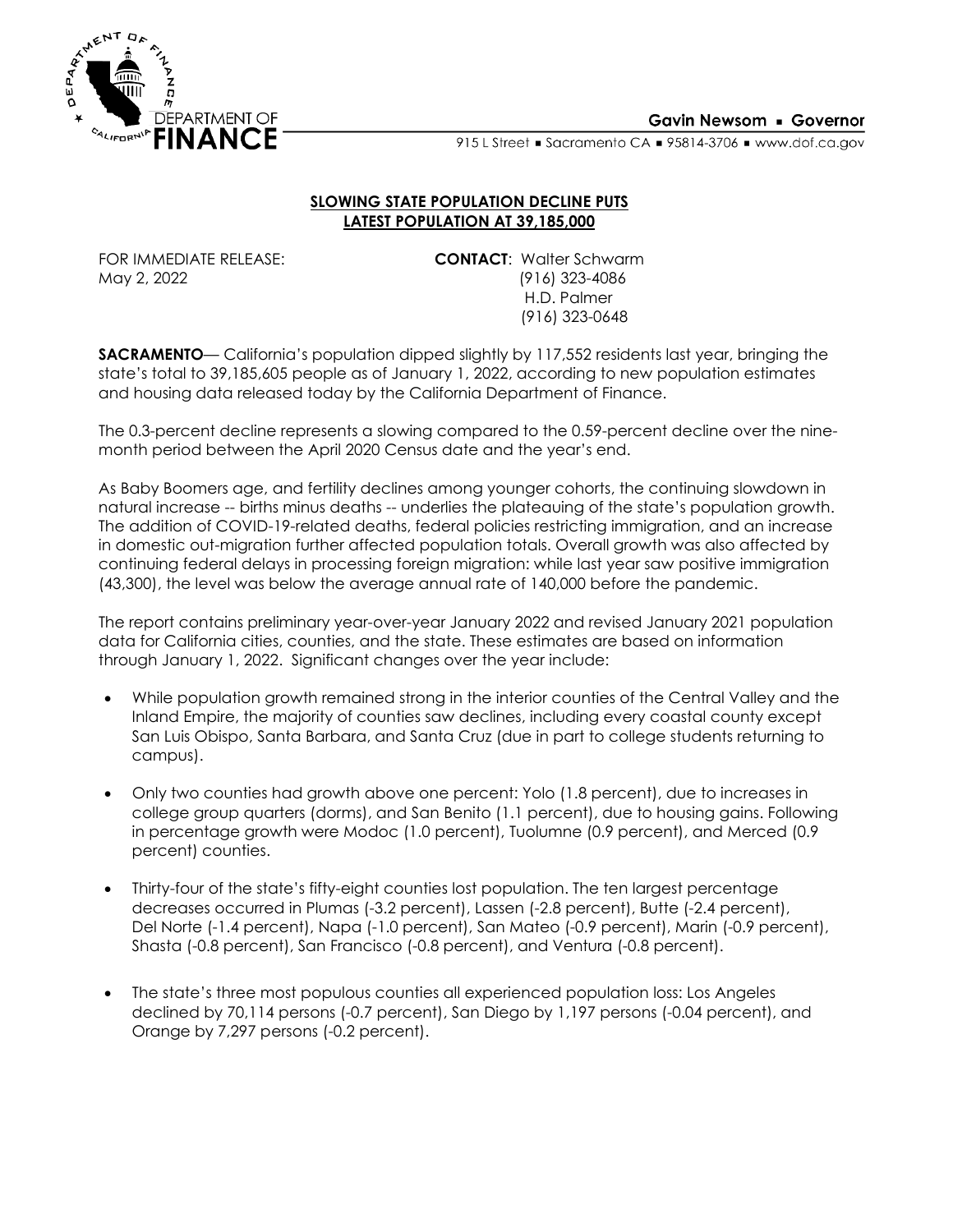Also of note in the report:

- 361 cities lost population, while 118 gained population and 3 had no change.
- Of the ten largest cities in California, Bakersfield had the largest percentage gain in population (0.7 percent, or 2,736), followed by San Diego (0.2 percent, or 2,958).
- Group quarters represent 2.3 percent (907,000) of the total state population. This population includes those living in college dormitories 240,000) and in correctional facilities (172,000). Between April 1, 2020 and January 1, 2021, California's group quarters population decreased by 165,000 people or 17 percent, due principally to policies associated with COVID-19. The dormitory population dropped by 109,000 (45.0 percent). In 2021, however, college group quarters populations have returned to 98.9 percent of their 2020 Census levels with 240,000 students in dormitories, which restored populations in many college towns. Areas most affected by the pandemic-driven shift in college dormitory population between 2020 and 2021 based on total population growth include: Unincorporated Yolo County (26.5 percent), Santa Cruz (11.3 percent), Albany (5.4 percent), Unincorporated Santa Barbara County (4.5 percent), Seaside (3.1 percent), and Irvine (3.0 percent).
- State prisons are generally located in remote areas; as a result, increases or decreases can account for significant changes in their respective area populations. For example, prison declines led to population decreases in Taft (-4.7 percent) in Kern County, Susanville (-9 percent) in Lassen County, and Crescent City (-4.1 percent) in Del Norte County.

Background Information:

These population estimates are produced annually by the Department of Finance for use by local areas to calculate their annual appropriations limit. The State Controller's Office uses Finance's estimates to update their population figures for distribution of state subventions to cities and counties, and to comply with various state codes. Additionally, estimates are used for research and planning purposes by federal, state, and local agencies, the academic community, and the private sector.

These estimates reflect a state and county level revision of the preliminary January 1, 2021 estimates that were released in May 2021 and reflected a state population at 39,466,855 versus this year's revised estimate of 39,303,157; a downward revision of 163,698. The primary causes are the change to a new Census 2020 benchmark, and higher migration estimates during the COVID-19 pandemic.

Changes to the housing stock are used in the preparation of the annual city population estimates. Estimated occupancy of housing units and the number of persons per household further determine population levels. Changes in city housing stock result from new construction, demolitions, housing unit conversions, and annexations. The sub-county population estimates are then adjusted to be consistent with independently produced county estimates.

Comparing Census Bureau's recently released July 1, 2021 estimates with Finance's January 1, 2022 estimates should generally be avoided since they refer to different points in time. In addition, there are numerous differences between the two series including the effects of the wildfires, changes in migration patterns, accelerating slowdown in births, and excess deaths due to the COVID-19 pandemic that make comparisons difficult.

All Finance population and housing estimates are benchmarked to a decennial census. The estimates in this report are benchmarked to the 2020 decennial census.

Related population reports are available on the Department's website: <http://www.dof.ca.gov/Forecasting/Demographics/>

**# # #**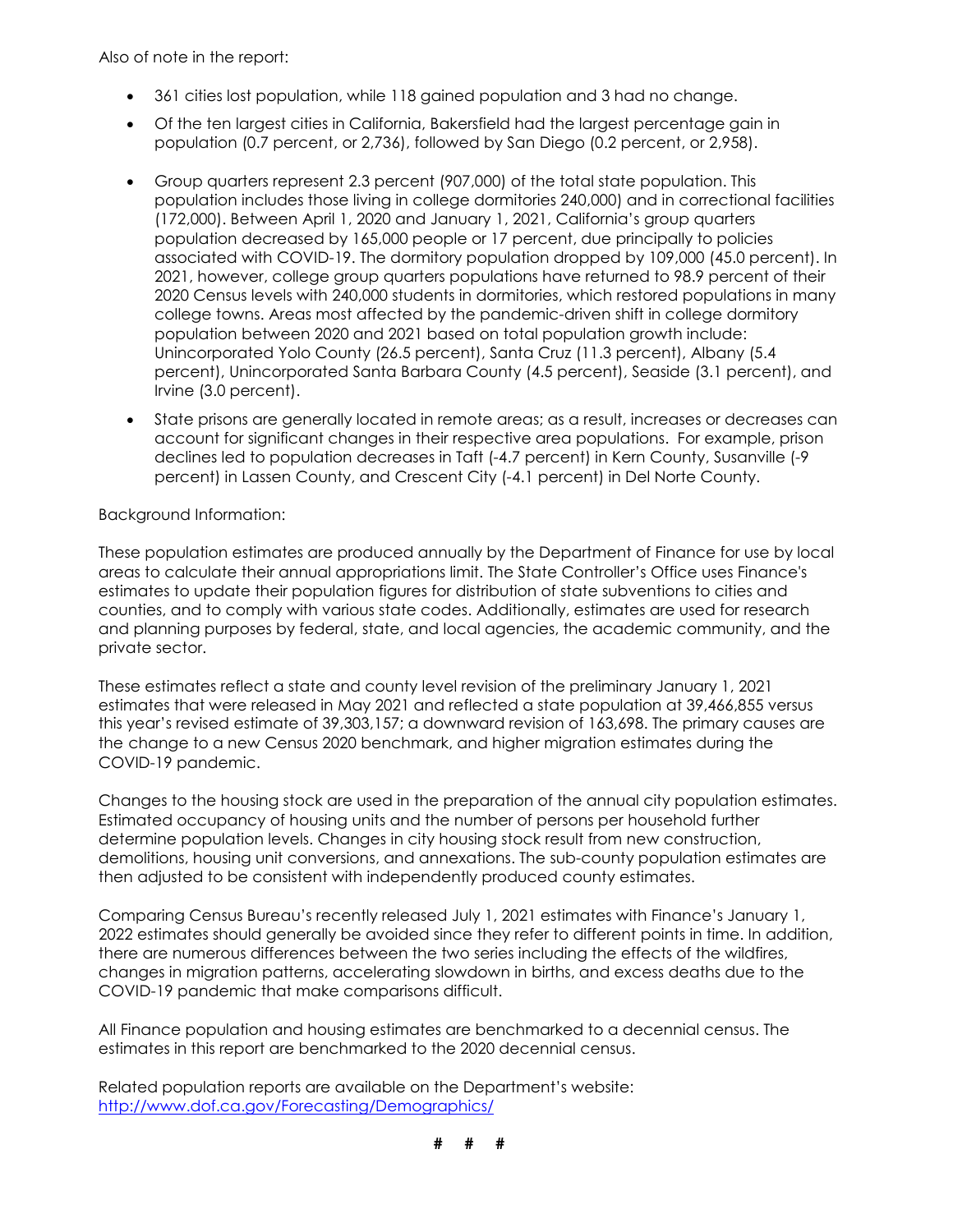#### Department of Finance Demographic Research Unit Population Estimates for California Cities

#### 10 Largest Cities

| City             | Population<br>January 1, 2022 | Percent Change<br>2021-22 |
|------------------|-------------------------------|---------------------------|
| 1. Los Angeles   | 3,819,538                     | $-0.9$                    |
| 2. San Diego     | 1,374,790                     | 0.2                       |
| 3. San Jose      | 976,482                       | $-1.5$                    |
| 4. San Francisco | 842,754                       | $-0.8$                    |
| 5. Fresno        | 543,660                       | 0.2                       |
| 6. Sacramento    | 518,037                       | $-0.1$                    |
| 7. Long Beach    | 460,682                       | 0.2                       |
| 8. Oakland       | 424,464                       | $-1.3$                    |
| 9. Bakersfield   | 408,865                       | 0.7                       |
| 10. Anaheim      | 341,245                       | $-1.0$                    |
|                  |                               |                           |

# 10 Fastest Growing Cities with Populations Over 30,000

| City          | Population<br>January 1, 2022 | Percent Change<br>2021-22 |
|---------------|-------------------------------|---------------------------|
| 1. Santa Cruz | 64,075                        | 11.3                      |
| 2. Lathrop    | 31,331                        | 6.6                       |
| 3. Seaside    | 32,068                        | 3.1                       |
| 4. Irvine     | 310,250                       | 3.0                       |
| 5. Menifee    | 106,627                       | 2.9                       |
| 6. Berkeley   | 124,563                       | 2.7                       |
| 7. Stanton    | 39,275                        | 2.6                       |
| 8. Delano     | 51,258                        | 2.4                       |
| 9. Chino      | 91,998                        | 2.4                       |
| 10. Manteca   | 86,859                        | 2.2                       |
|               |                               |                           |

#### 10 Cities Under 300,000 with the Largest Numeric Change

| City          | Population<br>January 1, 2022 | Numeric Change<br>2021-22 |
|---------------|-------------------------------|---------------------------|
| 1. Santa Cruz | 64,075                        | 6.481                     |
| 2. Berkeley   | 124,563                       | 3,294                     |
| 3. Menifee    | 106,627                       | 3,010                     |
| 4. Fontana    | 212,809                       | 2,920                     |
| 5. Ontario    | 179,516                       | 2,827                     |
| 6. Roseville  | 151,034                       | 2,240                     |
| 7. Chino      | 91,998                        | 2,174                     |
| 8. Clovis     | 123,665                       | 1,998                     |
| 9. Lathrop    | 31,331                        | 1,947                     |
| 10. Manteca   | 86,859                        | 1,864                     |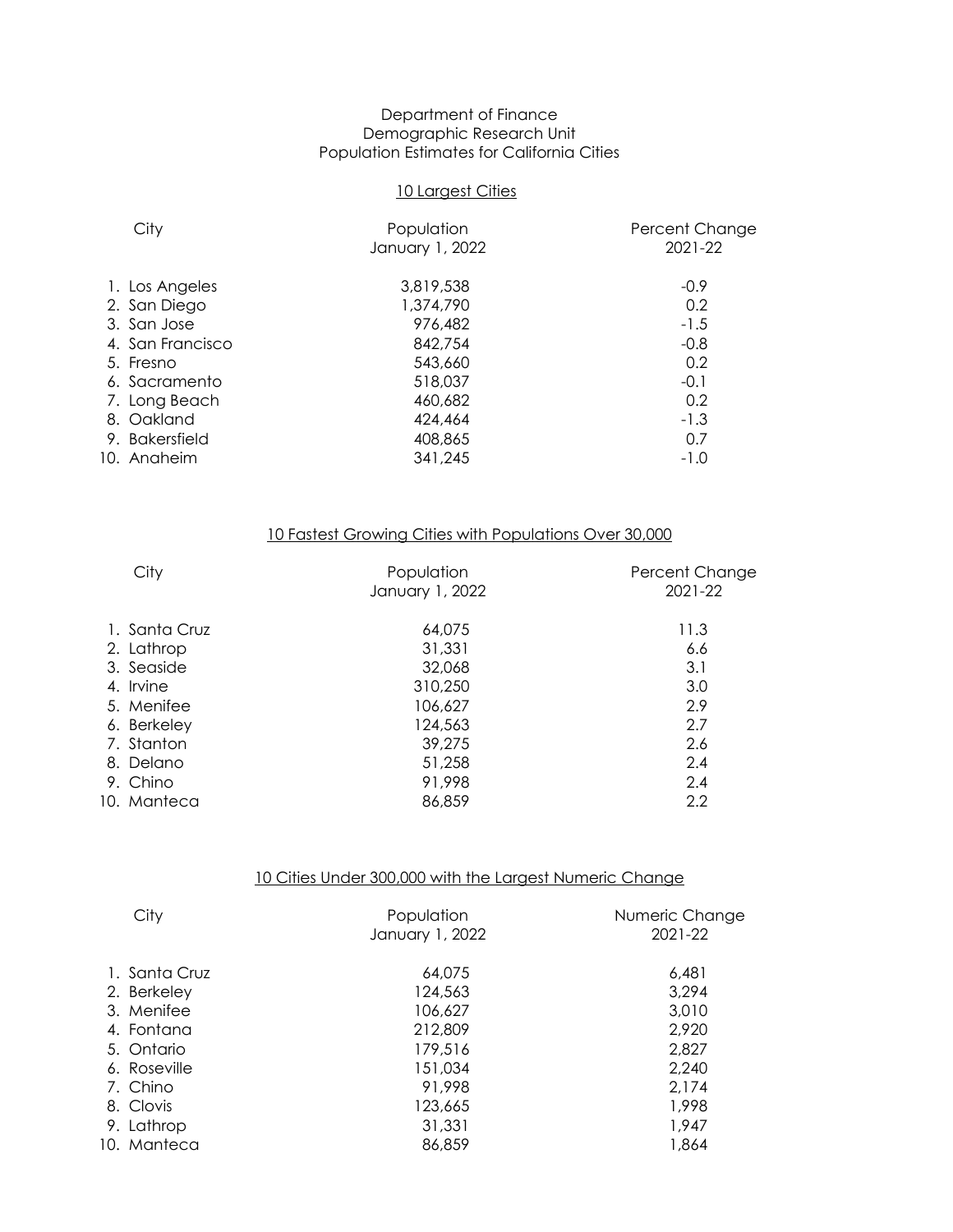|                          |              | <b>Total Population</b> | Percent |                          | <b>Total Population</b> |           | Percent |
|--------------------------|--------------|-------------------------|---------|--------------------------|-------------------------|-----------|---------|
| <b>JURISDICTION</b>      | 1/1/21       | 1/1/22                  | Change  | <b>JURISDICTION</b>      | 1/1/21                  | 1/1/22    | Change  |
| <b>CALIFORNIA</b>        | 39, 303, 157 | 39, 185, 605            | $-0.3$  | Danville                 | 43,373                  | 43,352    | 0.0     |
|                          |              |                         |         | El Cerrito               | 25,671                  | 25,650    | $-0.1$  |
| Alameda                  | 1,662,370    | 1,651,979               | $-0.6$  | Hercules                 | 26,357                  | 26,091    | $-1.0$  |
| Alameda                  | 78,262       | 77,784                  | $-0.6$  | Lafayette                | 25,217                  | 25,064    | $-0.6$  |
| Albany                   | 20,542       | 21,648                  | 5.4     | Martinez                 | 37,195                  | 36,908    | $-0.8$  |
| <b>Berkeley</b>          | 121,269      | 124,563                 | 2.7     | Moraga                   | 17,206                  | 17,105    | $-0.6$  |
| Dublin                   | 73,209       | 72,932                  | $-0.4$  | Oakley                   | 43,627                  | 44,533    | 2.1     |
| Emeryville               | 12,617       | 12,497                  | $-1.0$  | Orinda                   | 19,496                  | 19,478    | $-0.1$  |
| Fremont                  | 228,872      | 229,476                 | 0.3     | Pinole                   | 18,819                  | 18,628    | $-1.0$  |
| Hayward                  | 161,744      | 160,591                 | $-0.7$  | Pittsburg                | 75,788                  | 75,156    | $-0.8$  |
| Livermore                | 87,388       | 86,149                  | $-1.4$  | Pleasant Hill            | 34,335                  | 34,026    | $-0.9$  |
| <b>Newark</b>            | 47,157       | 47,229                  | 0.2     | Richmond                 | 114,643                 | 114,489   | $-0.1$  |
| Oakland                  | 430,100      | 424,464                 | $-1.3$  | San Pablo                | 31,793                  | 31,510    | $-0.9$  |
| Piedmont                 | 11,138       | 10,977                  | $-1.4$  | San Ramon                | 84,226                  | 83,820    | $-0.5$  |
| Pleasanton               | 78,924       | 77,609                  | $-1.7$  | Walnut Creek             | 70,566                  | 69,891    | $-1.0$  |
| San Leandro              | 89,926       | 88,404                  | $-1.7$  | <b>Balance of County</b> | 177,927                 | 176,941   | $-0.6$  |
| Union City               | 69,301       | 68,150                  | $-1.7$  |                          |                         |           |         |
| <b>Balance of County</b> | 151,921      | 149,506                 | $-1.6$  | <b>Del Norte</b>         | 27,593                  | 27,218    | $-1.4$  |
|                          |              |                         |         | Crescent City            | 6,320                   | 6,060     | $-4.1$  |
| Alpine                   | 1,195        | 1,200                   | 0.4     | <b>Balance of County</b> | 21,273                  | 21,158    | $-0.5$  |
|                          |              |                         |         |                          |                         |           |         |
| Amador                   | 40,287       | 40,297                  | 0.0     | <b>El Dorado</b>         | 191,054                 | 190,465   | $-0.3$  |
| Amador                   | 193          | 191                     | $-1.0$  | Placerville              | 10,636                  | 10,646    | 0.1     |
| lone                     | 8,722        | 8,888                   | 1.9     | South Lake Tahoe         | 21,508                  | 21,199    | $-1.4$  |
| Jackson                  | 5,028        | 5,028                   | 0.0     | <b>Balance of County</b> | 158,910                 | 158,620   | $-0.2$  |
| Plymouth                 | 1,056        | 1,045                   | $-1.0$  |                          |                         |           |         |
| Sutter Creek             | 2,640        | 2,620                   | $-0.8$  | Fresno                   | 1,009,231               | 1,011,273 | 0.2     |
| <b>Balance of County</b> | 22,648       | 22,525                  | $-0.5$  | Clovis                   | 121,667                 | 123,665   | 1.6     |
|                          |              |                         |         | Coalinga                 | 17,520                  | 17,277    | $-1.4$  |
| Butte                    | 206,640      | 201,608                 | $-2.4$  | Firebaugh                | 8,164                   | 8,439     | 3.4     |
| <b>Biggs</b>             | 1,974        | 1,939                   | $-1.8$  | Fowler                   | 6,863                   | 6,962     | 1.4     |
| Chico                    | 102,359      | 102,892                 | 0.5     | Fresno                   | 542,720                 | 543,660   | 0.2     |
| Gridley                  | 7.413        | 7,205                   | $-2.8$  | Huron                    | 6,176                   | 6,170     | $-0.1$  |
| Oroville                 | 20,119       | 18,863                  | $-6.2$  | Kerman                   | 16,074                  | 16,639    | 3.5     |
| Paradise                 | 6,137        | 7,705                   | 25.5    | Kingsburg                | 12,533                  | 12,506    | $-0.2$  |
| <b>Balance of County</b> | 68,638       | 63,004                  | $-8.2$  | Mendota                  | 12,499                  | 12,440    | $-0.5$  |
|                          |              |                         |         | Orange Cove              | 9,553                   | 9,497     | $-0.6$  |
| Calaveras                | 45,250       | 45,049                  | $-0.4$  | Parlier                  | 14,553                  | 14,497    | $-0.4$  |
| Angels City              | 3,641        | 3,623                   | $-0.5$  | Reedley                  | 24,929                  | 24,982    | 0.2     |
| <b>Balance of County</b> | 41,609       | 41,426                  | $-0.4$  | Sanger                   | 26,558                  | 26,304    | $-1.0$  |
|                          |              |                         |         | San Joaquin              | 3,674                   | 3,639     | $-1.0$  |
| Colusa                   | 21,773       | 21,807                  | 0.2     | Selma                    | 24,702                  | 24,522    | $-0.7$  |
| Colusa                   | 6,356        | 6,383                   | 0.4     | <b>Balance of County</b> | 161,046                 | 160,074   | $-0.6$  |
| Williams                 | 5,530        | 5,563                   | 0.6     |                          |                         |           |         |
| <b>Balance of County</b> | 9,887        | 9,861                   | $-0.3$  | Glenn                    | 28,788                  | 28,750    | $-0.1$  |
|                          |              |                         |         | Orland                   | 8,319                   | 8,267     | $-0.6$  |
| Contra Costa             | 1,161,324    | 1,156,555               | $-0.4$  | Willows                  | 6,345                   | 6,427     | 1.3     |
| Antioch                  | 115,142      | 115,074                 | $-0.1$  | <b>Balance of County</b> | 14,124                  | 14,056    | $-0.5$  |
| Brentwood                | 64,224       | 64,342                  | 0.2     |                          |                         |           |         |
| Clayton                  | 10,964       | 10,863                  | $-0.9$  |                          |                         |           |         |
| Concord                  | 124,755      | 123,634                 | $-0.9$  |                          |                         |           |         |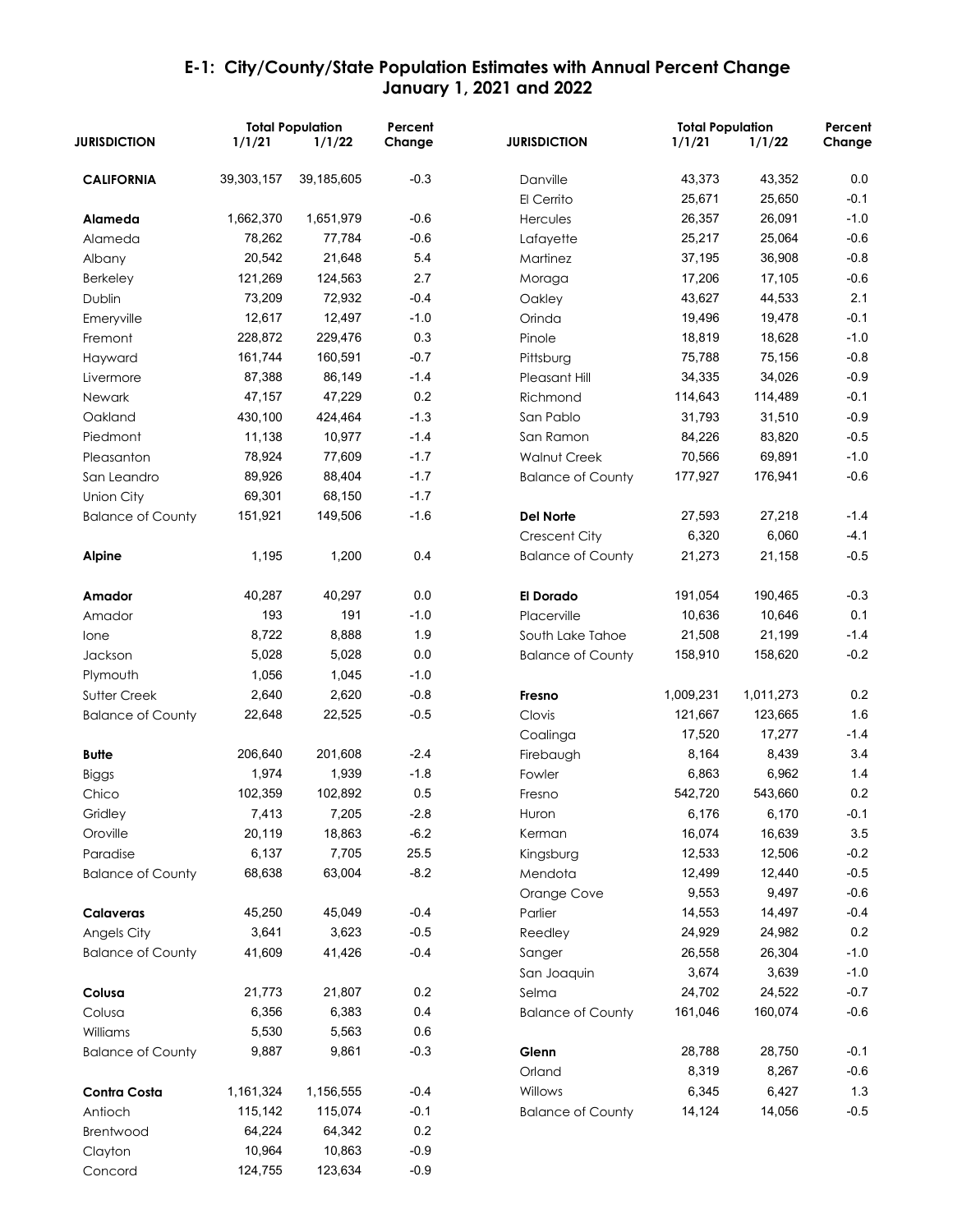|                          | <b>Total Population</b> |         | Percent |                          | <b>Total Population</b> |           | Percent |
|--------------------------|-------------------------|---------|---------|--------------------------|-------------------------|-----------|---------|
| <b>JURISDICTION</b>      | 1/1/21                  | 1/1/22  | Change  | <b>JURISDICTION</b>      | 1/1/21                  | 1/1/22    | Change  |
| Humboldt                 | 135,553                 | 135,168 | $-0.3$  | Lassen                   | 31,132                  | 30,274    | $-2.8$  |
| Arcata                   | 17,633                  | 18,059  | 2.4     | Susanville               | 14,514                  | 13,212    | $-9.0$  |
| <b>Blue Lake</b>         | 1,165                   | 1,151   | $-1.2$  | <b>Balance of County</b> | 16,618                  | 17,062    | 2.7     |
| Eureka                   | 27,134                  | 26,768  | $-1.3$  |                          |                         |           |         |
| Ferndale                 | 1,376                   | 1,367   | $-0.7$  | Los Angeles              | 9,931,338               | 9,861,224 | $-0.7$  |
| Fortuna                  | 12,523                  | 12,432  | $-0.7$  | Agoura Hills             | 19,975                  | 19,771    | $-1.0$  |
| Rio Dell                 | 3,380                   | 3,342   | $-1.1$  | Alhambra                 | 82,182                  | 81,834    | $-0.4$  |
| Trinidad                 | 300                     | 296     | $-1.3$  | Arcadia                  | 56,240                  | 55,934    | $-0.5$  |
| <b>Balance of County</b> | 72,042                  | 71,753  | $-0.4$  | Artesia                  | 16,347                  | 16,226    | $-0.7$  |
|                          |                         |         |         | Avalon                   | 3,428                   | 3,394     | $-1.0$  |
| <b>Imperial</b>          | 179,488                 | 179,329 | $-0.1$  | Azusa                    | 50,191                  | 49,704    | $-1.0$  |
| <b>Brawley</b>           | 26,648                  | 26,952  | 1.1     | <b>Baldwin Park</b>      | 71,455                  | 70,855    | $-0.8$  |
| Calexico                 | 38,906                  | 38,711  | $-0.5$  | Bell                     | 33,962                  | 33,624    | $-1.0$  |
| Calipatria               | 6,465                   | 6,367   | $-1.5$  | <b>Bellflower</b>        | 78,107                  | 77,359    | $-1.0$  |
| El Centro                | 44,871                  | 44,508  | $-0.8$  | <b>Bell Gardens</b>      | 39,265                  | 38,861    | $-1.0$  |
| Holtville                | 5,504                   | 5,565   | 1.1     | <b>Beverly Hills</b>     | 32,565                  | 32,265    | $-0.9$  |
| Imperial                 | 20,755                  | 21,513  | 3.7     | Bradbury                 | 914                     | 904       | $-1.1$  |
| Westmorland              | 2,017                   | 2,004   | $-0.6$  | <b>Burbank</b>           | 106,268                 | 105,451   | $-0.8$  |
| <b>Balance of County</b> | 34,322                  | 33,709  | $-1.8$  | Calabasas                | 23,151                  | 22,926    | $-1.0$  |
|                          |                         |         |         | Carson                   | 92,912                  | 92,362    | $-0.6$  |
| Inyo                     | 18,982                  | 18,978  | 0.0     | Cerritos                 | 49,163                  | 48,634    | $-1.1$  |
| Bishop                   | 3,868                   | 3,869   | 0.0     | Claremont                | 37,364                  | 37,072    | $-0.8$  |
| <b>Balance of County</b> | 15,114                  | 15,109  | 0.0     | Commerce                 | 12,273                  | 12,140    | $-1.1$  |
|                          |                         |         |         | Compton                  | 95,261                  | 94,233    | $-1.1$  |
| Kern                     | 907,324                 | 909,813 | 0.3     | Covina                   | 50,933                  | 50,449    | $-1.0$  |
| Arvin                    | 19,833                  | 19,639  | $-1.0$  | Cudahy                   | 22,526                  | 22,318    | $-0.9$  |
| <b>Bakersfield</b>       | 406,129                 | 408,865 | 0.7     | Culver City              | 40,330                  | 40,135    | $-0.5$  |
| California City          | 14,942                  | 14,952  | 0.1     | Diamond Bar              | 54,782                  | 54,204    | $-1.1$  |
| Delano                   | 50,045                  | 51,258  | 2.4     | Downey                   | 113,525                 | 112,584   | $-0.8$  |
| Maricopa                 | 1,028                   | 1,018   | $-1.0$  | Duarte                   | 21,473                  | 21,258    | $-1.0$  |
| McFarland                | 14,034                  | 13,902  | $-0.9$  | El Monte                 | 108,728                 | 107,706   | $-0.9$  |
| Ridgecrest               | 28,059                  | 28,061  | 0.0     | El Segundo               | 17,244                  | 17,084    | $-0.9$  |
| Shafter                  | 19,950                  | 20,486  | 2.7     | Gardena                  | 60,382                  | 59,947    | $-0.7$  |
| Taft                     | 7,355                   | 7,011   | $-4.7$  | Glendale                 | 194,618                 | 193,116   | $-0.8$  |
| Tehachapi                | 12,260                  | 12,375  | 0.9     | Glendora                 | 52,316                  | 51,821    | $-0.9$  |
| Wasco                    | 25,235                  | 26,689  | 5.8     | <b>Hawaiian Gardens</b>  | 13,755                  | 13,619    | $-1.0$  |
| <b>Balance of County</b> | 308,454                 | 305,557 | $-0.9$  | Hawthorne                | 87,722                  | 86,841    | $-1.0$  |
|                          |                         |         |         | Hermosa Beach            | 19,382                  | 19,171    | $-1.1$  |
| <b>Kings</b>             | 151,059                 | 152,023 | 0.6     | <b>Hidden Hills</b>      | 1,736                   | 1,738     | 0.1     |
| Avenal                   | 12,750                  | 13,186  | 3.4     | Huntington Park          | 54,519                  | 53,942    | $-1.1$  |
| Corcoran                 | 20,807                  | 22,047  | 6.0     | Industry                 | 440                     | 438       | $-0.5$  |
| Hanford                  | 58,544                  | 58,299  | $-0.4$  | Inglewood                | 107,143                 | 106,481   | $-0.6$  |
| Lemoore                  | 27,225                  | 27,058  | $-0.6$  | Irwindale                | 1,482                   | 1,490     | 0.5     |
| <b>Balance of County</b> | 31,733                  | 31,433  | $-0.9$  | La Canada<br>Flintridge  | 20,291                  | 20,081    | $-1.0$  |
| Lake                     | 67,651                  | 67,407  | $-0.4$  | La Habra Heights         | 5,655                   | 5,594     | $-1.1$  |
| Clearlake                | 16,671                  | 16,509  | $-1.0$  | Lakewood                 | 81,681                  | 80,876    | $-1.0$  |
| Lakeport                 | 4,898                   | 4,999   | 2.1     | La Mirada                | 49,074                  | 48,696    | $-0.8$  |
| <b>Balance of County</b> | 46,082                  | 45,899  | $-0.4$  | Lancaster                | 176,166                 | 175,164   | $-0.6$  |
|                          |                         |         |         | La Puente                | 37,626                  | 37,587    | $-0.1$  |
|                          |                         |         |         | La Verne                 | 32,608                  | 32,304    | $-0.9$  |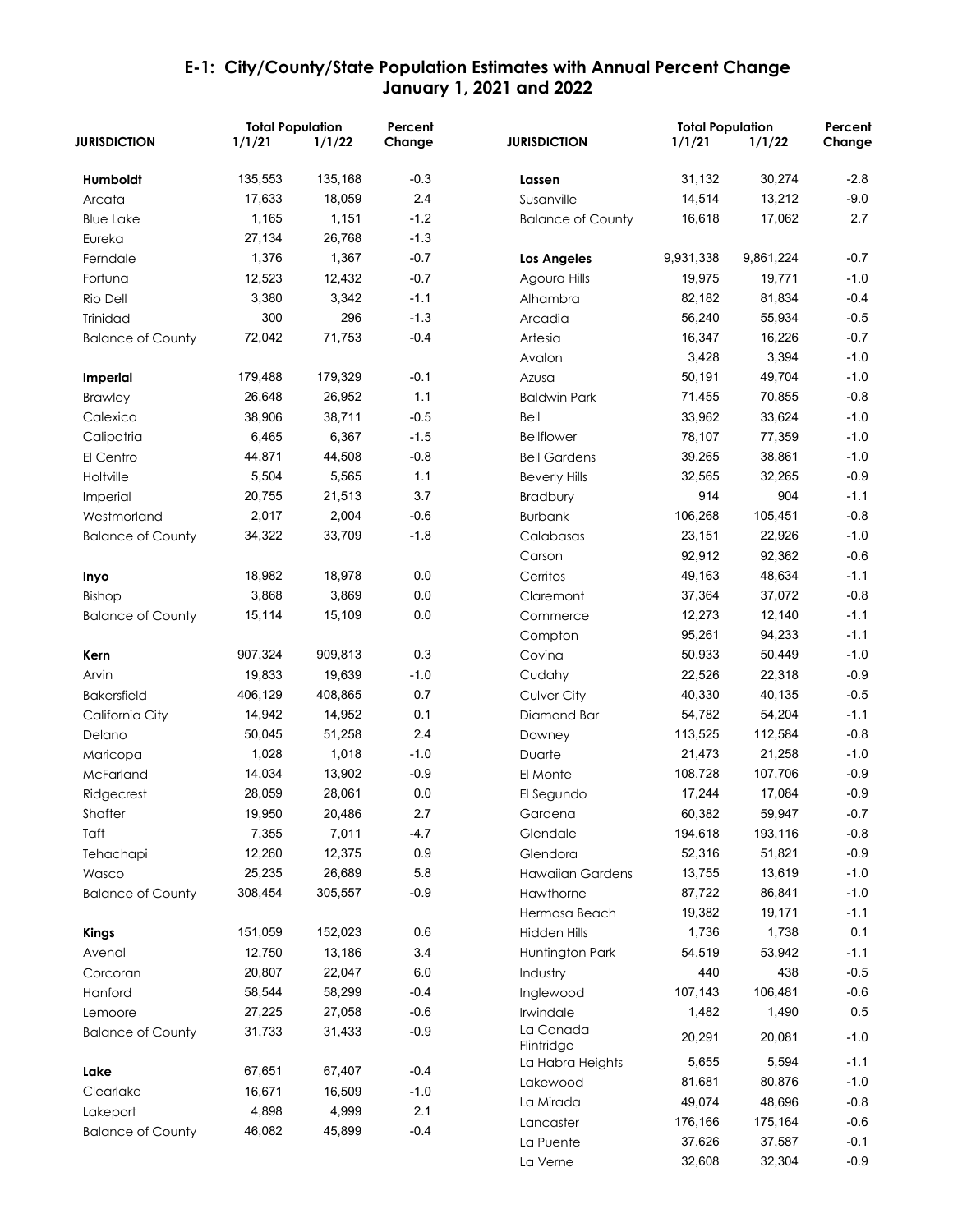| <b>JURISDICTION</b>          | 1/1/21    | <b>Total Population</b><br>1/1/22 | Percent<br>Change | <b>JURISDICTION</b>          | <b>Total Population</b><br>1/1/21 | 1/1/22          | Percent<br>Change |
|------------------------------|-----------|-----------------------------------|-------------------|------------------------------|-----------------------------------|-----------------|-------------------|
| Lawndale                     | 31,638    | 31,301                            | $-1.1$            | Marin                        | 259,512                           | 257,135         | $-0.9$            |
| Lomita                       | 20,851    | 20,633                            | $-1.0$            | <b>Belvedere</b>             | 2,103                             | 2,080           | $-1.1$            |
| Long Beach                   | 459,757   | 460,682                           | 0.2               | Corte Madera                 | 10,147                            | 10,028          | $-1.2$            |
| Los Angeles                  | 3,853,323 | 3,819,538                         | $-0.9$            | Fairfax                      | 7,496                             | 7,418           | $-1.0$            |
| Lynwood                      | 67,260    | 66,723                            | $-0.8$            | Larkspur                     | 12,963                            | 12,797          | $-1.3$            |
| Malibu                       | 10,739    | 10,686                            | $-0.5$            | Mill Valley                  | 14,002                            | 13,850          | $-1.1$            |
| Manhattan Beach              | 35,357    | 34,902                            | $-1.3$            | Novato                       | 53,008                            | 52,441          | $-1.1$            |
| Maywood                      | 25,033    | 24,814                            | $-0.9$            | Ross                         | 2,330                             | 2,301           | $-1.2$            |
| Monrovia                     | 37,809    | 37,563                            | $-0.7$            | San Anselmo                  | 12,772                            | 12,645          | $-1.0$            |
| Montebello                   | 62,180    | 61,622                            | $-0.9$            | San Rafael                   | 61,179                            | 60,560          | $-1.0$            |
| <b>Monterey Park</b>         | 60,814    | 60,207                            | $-1.0$            | Sausalito                    | 7,159                             | 7,072           | $-1.2$            |
| Norwalk                      | 102,356   | 101,645                           | $-0.7$            | Tiburon                      | 9,065                             | 8,956           | $-1.2$            |
| Palmdale                     | 168,895   | 167,398                           | $-0.9$            | <b>Balance of County</b>     | 67,288                            | 66,987          | $-0.4$            |
| Palos Verdes<br>Estates      | 13,116    | 12,980                            | $-1.0$            |                              | 17,066                            | 17,045          | $-0.1$            |
| Paramount                    | 53,009    | 52,477                            | $-1.0$            | Mariposa                     |                                   |                 |                   |
| Pasadena                     | 139,029   | 138,310                           | $-0.5$            |                              | 90,669                            | 89,999          | $-0.7$            |
| Pico Rivera                  | 61,827    | 61,442                            | $-0.6$            | Mendocino<br>Fort Bragg      | 7,064                             | 7,153           | 1.3               |
| Pomona                       | 148,879   | 149,766                           | 0.6               |                              | 446                               | 443             | $-0.7$            |
| Rancho Palos                 | 41,878    | 41,468                            | $-1.0$            | Point Arena                  | 16,228                            | 16,080          | $-0.9$            |
| Verdes                       |           |                                   |                   | Ukiah                        |                                   |                 |                   |
| Redondo Beach                | 69,742    | 68,972                            | $-1.1$            | Willits                      | 4,959                             | 4,920           | $-0.8$            |
| <b>Rolling Hills</b>         | 1,703     | 1,684                             | $-1.1$            | <b>Balance of County</b>     | 61,972                            | 61,403          | $-0.9$            |
| <b>Rolling Hills Estates</b> | 8,283     | 8,289                             | 0.1               |                              |                                   |                 |                   |
| Rosemead                     | 50,823    | 50,511                            | $-0.6$            | Merced                       | 281,874                           | 284,338         | 0.9               |
| San Dimas                    | 34,651    | 34,352                            | $-0.9$            | Atwater                      | 32,019                            | 31,652          | $-1.1$            |
| San Fernando                 | 23,520    | 23,519                            | 0.0               | Dos Palos                    | 5,835                             | 5,715           | $-2.1$            |
| San Gabriel                  | 39,250    | 38,845                            | $-1.0$            | Gustine                      | 6,098                             | 5,981           | $-1.9$            |
| San Marino                   | 12,334    | 12,257                            | $-0.6$            | Livingston                   | 14,340                            | 14,410          | 0.5               |
| Santa Clarita                | 228,084   | 228,835                           | 0.3               | Los Banos                    | 46,168                            | 46,639          | 1.0<br>1.0        |
| Santa Fe Springs             | 18,568    | 18,763                            | 1.1               | Merced                       | 88,200                            | 89,058          | 1.9               |
| Santa Monica                 | 93,242    | 92,408                            | $-0.9$            | <b>Balance of County</b>     | 89,214                            | 90,883          |                   |
| Sierra Madre                 | 10,959    | 10,865                            | $-0.9$            |                              |                                   |                 |                   |
| Signal Hill                  | 11,702    | 11,597                            | $-0.9$            | Modoc                        | 8,606                             | 8,690           | 1.0               |
| South El Monte               | 19,532    | 19,668                            | 0.7               | Alturas                      | 2,699                             | 2,726           | 1.0               |
| South Gate                   | 92,783    | 93,259                            | $0.5\,$           | <b>Balance of County</b>     | 5,907                             | 5,964           | 1.0               |
| South Pasadena               | 26,849    | 26,580                            | $-1.0$            |                              |                                   |                 |                   |
| Temple City                  | 36,497    | 36,262                            | $-0.6$            | Mono<br><b>Mammoth Lakes</b> | 13,299                            | 13,379<br>7,365 | 0.6<br>0.6        |
| Torrance                     | 145,876   | 144,433                           | $-1.0$            |                              | 7,324                             |                 |                   |
| Vernon                       | 210       | 208                               | $-1.0$            | <b>Balance of County</b>     | 5,975                             | 6,014           | 0.7               |
| Walnut                       | 28,344    | 28,094                            | $-0.9$            |                              |                                   |                 |                   |
| West Covina                  | 109,290   | 108,243                           | $-1.0$            | Monterey                     | 435,721                           | 433,716         | $-0.5$            |
| West Hollywood               | 35,553    | 35,399                            | $-0.4$            | Carmel-by-the-Sea            | 3,095                             | 3,041           | $-1.7$            |
| Westlake Village             | 8,121     | 8,043                             | $-1.0$            | Del Rey Oaks                 | 1,558                             | 1,539           | $-1.2$            |
| Whittier                     | 87,886    | 87,931                            | 0.1               | Gonzales                     | 8,492                             | 8,340           | $-1.8$            |
| <b>Balance of County</b>     | 1,016,626 | 1,009,857                         | $-0.7$            | Greenfield                   | 18,705                            | 19,634          | $5.0$             |
|                              |           |                                   |                   | King City                    | 13,476                            | 13,331          | $-1.1$            |
| Madera                       | 156,385   | 157,396                           | 0.6               | Marina                       | 21,271                            | 21,457          | 0.9               |
| Chowchilla                   | 18,412    | 18,851                            | 2.4               | Monterey                     | 28,347                            | 28,082          | $-0.9$            |
| Madera                       | 66,299    | 65,843                            | $-0.7$            | <b>Pacific Grove</b>         | 14,942                            | 14,761          | $-1.2$            |
| <b>Balance of County</b>     | 71,674    | 72,702                            | 1.4               | Salinas                      | 161,777                           | 159,932         | $-1.1$            |
|                              |           |                                   |                   | Sand City                    | 378                               | 372             | $-1.6$            |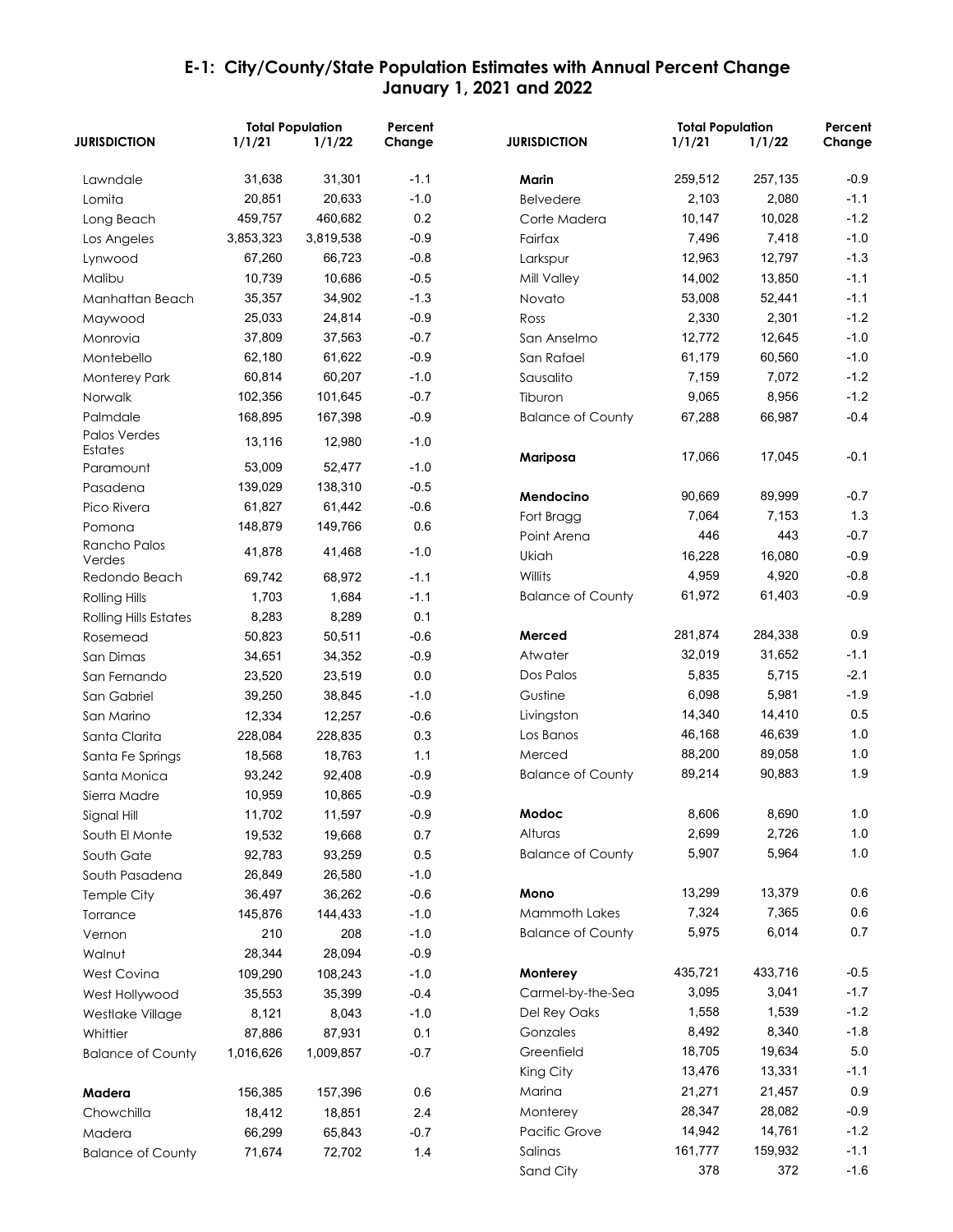|                           | <b>Total Population</b> |           | Percent |                          | <b>Total Population</b> |           | Percent |
|---------------------------|-------------------------|-----------|---------|--------------------------|-------------------------|-----------|---------|
| <b>JURISDICTION</b>       | 1/1/21                  | 1/1/22    | Change  | <b>JURISDICTION</b>      | 1/1/21                  | 1/1/22    | Change  |
| Seaside                   | 31,113                  | 32,068    | 3.1     | Villa Park               | 5,834                   | 5,782     | $-0.9$  |
| Soledad                   | 26,316                  | 26,308    | 0.0     | Westminster              | 90,812                  | 90,393    | $-0.5$  |
| <b>Balance of County</b>  | 106,251                 | 104,851   | $-1.3$  | Yorba Linda              | 67,760                  | 67,233    | $-0.8$  |
|                           |                         |           |         | <b>Balance of County</b> | 133,302                 | 132,437   | $-0.6$  |
| Napa                      | 137,518                 | 136,179   | $-1.0$  |                          |                         |           |         |
| American Canyon           | 21,566                  | 21,658    | 0.4     | Placer                   | 407,517                 | 409,025   | 0.4     |
| Calistoga                 | 5,283                   | 5,199     | $-1.6$  | Auburn                   | 13,795                  | 13,608    | $-1.4$  |
| Napa                      | 78,246                  | 77,480    | $-1.0$  | Colfax                   | 2,016                   | 2,042     | 1.3     |
| St Helena                 | 5,521                   | 5,437     | $-1.5$  | Lincoln                  | 50,422                  | 51,252    | 1.6     |
| Yountville                | 2,942                   | 2,829     | $-3.8$  | Loomis                   | 6,833                   | 6,739     | $-1.4$  |
| <b>Balance of County</b>  | 23,960                  | 23,576    | $-1.6$  | Rocklin                  | 71,644                  | 71,663    | 0.0     |
|                           |                         |           |         | Roseville                | 148,794                 | 151,034   | 1.5     |
| Nevada                    | 101,919                 | 101,242   | $-0.7$  | <b>Balance of County</b> | 114,013                 | 112,687   | $-1.2$  |
| <b>Grass Valley</b>       | 13,670                  | 13,617    | $-0.4$  |                          |                         |           |         |
| Nevada City               | 3,386                   | 3,334     | $-1.5$  | Plumas                   | 19,574                  | 18,942    | $-3.2$  |
| Truckee                   | 17,035                  | 17,100    | 0.4     | Portola                  | 2,027                   | 2,042     | 0.7     |
| <b>Balance of County</b>  | 67,828                  | 67,191    | $-0.9$  | <b>Balance of County</b> | 17,547                  | 16,900    | $-3.7$  |
| Orange                    | 3,169,542               | 3,162,245 | $-0.2$  | Riverside                | 2,424,587               | 2,435,525 | 0.5     |
| Aliso Viejo               | 51,233                  | 50,782    | $-0.9$  | Banning                  | 30,629                  | 30,877    | 0.8     |
| Anaheim                   | 344,604                 | 341,245   | $-1.0$  | Beaumont                 | 54,313                  | 54,690    | 0.7     |
| Brea                      | 47,097                  | 46,872    | $-0.5$  | <b>Blythe</b>            | 17,470                  | 17,505    | 0.2     |
| <b>Buena Park</b>         | 83,968                  | 83,430    | $-0.6$  | Calimesa                 | 10,544                  | 10,899    | 3.4     |
| Costa Mesa                | 112,183                 | 111,394   | $-0.7$  | Canyon Lake              | 11,147                  | 11,056    | $-0.8$  |
| Cypress                   | 50,029                  | 49,810    | $-0.4$  | Cathedral City           | 51,898                  | 51,840    | $-0.1$  |
| Dana Point                | 33,053                  | 32,943    | $-0.3$  | Coachella                | 42,178                  | 42,158    | 0.0     |
| Fountain Valley           | 57,068                  | 56,564    | $-0.9$  | Corona                   | 156,901                 | 156,778   | $-0.1$  |
| Fullerton                 | 141,974                 | 142,732   | 0.5     | Desert Hot Springs       | 32,546                  | 32,569    | 0.1     |
| Garden Grove              | 171,284                 | 170,526   | $-0.4$  | Eastvale                 | 70,444                  | 69,929    | $-0.7$  |
| Huntington Beach          | 197,616                 | 196,100   | $-0.8$  | Hemet                    | 89,823                  | 89,646    | $-0.2$  |
| Irvine                    | 301,254                 | 310,250   | 3.0     | Indian Wells             | 4,771                   | 4,762     | $-0.2$  |
| Laguna Beach              | 22,862                  | 22,706    | $-0.7$  | Indio                    | 88,862                  | 89,137    | 0.3     |
| Laguna Hills              | 31,017                  | 30,750    | $-0.9$  | Jurupa Valley            | 105,415                 | 105,384   | $0.0\,$ |
| Laguna Niguel             | 64,885                  | 64,316    | $-0.9$  | Lake Elsinore            | 70,891                  | 71,615    | 1.0     |
| Laguna Woods              | 17,670                  | 17,514    | $-0.9$  | La Quinta                | 37,949                  | 37,860    | $-0.2$  |
| La Habra                  | 62,317                  | 61,792    | $-0.8$  | Menifee                  | 103,617                 | 106,627   | 2.9     |
| Lake Forest               | 86,406                  | 86,775    | 0.4     | Moreno Valley            | 209,603                 | 209,407   | $-0.1$  |
| La Palma                  | 15,463                  | 15,332    | $-0.8$  | Murrieta                 | 111,671                 | 111,183   | $-0.4$  |
| Los Alamitos              | 11,895                  | 11,873    | $-0.2$  | Norco                    | 24,563                  | 24,909    | 1.4     |
| Mission Viejo             | 93,171                  | 92,515    | $-0.7$  | <b>Palm Desert</b>       | 50,976                  | 50,889    | $-0.2$  |
| Newport Beach             | 84,459                  | 83,727    | $-0.9$  | Palm Springs             | 44,570                  | 44,397    | $-0.4$  |
| Orange                    | 137,534                 | 137,676   | 0.1     | Perris                   | 79,327                  | 78,890    | $-0.6$  |
| Placentia                 | 51,522                  | 51,204    | $-0.6$  | Rancho Mirage            | 16,650                  | 16,804    | 0.9     |
| Rancho Santa              | 47,703                  | 47,279    | $-0.9$  | Riverside                | 312,789                 | 317,847   | 1.6     |
| Margarita<br>San Clemente | 63,877                  | 63,380    | $-0.8$  | San Jacinto              | 54,503                  | 54,593    | 0.2     |
| San Juan                  |                         |           |         | Temecula                 | 110,394                 | 109,925   | $-0.4$  |
| Capistrano                | 34,907                  | 34,798    | $-0.3$  | Wildomar                 | 36,928                  | 36,632    | $-0.8$  |
| Santa Ana                 | 311,340                 | 308,459   | $-0.9$  | <b>Balance of County</b> | 393,215                 | 396,717   | $0.9\,$ |
| Seal Beach                | 25,002                  | 24,846    | $-0.6$  |                          |                         |           |         |
| Stanton                   | 38,284                  | 39,275    | 2.6     | Sacramento               | 1,580,624               | 1,576,618 | $-0.3$  |
| Tustin                    | 80,157                  | 79,535    | $-0.8$  | Citrus Heights           | 87,245                  | 86,367    | $-1.0$  |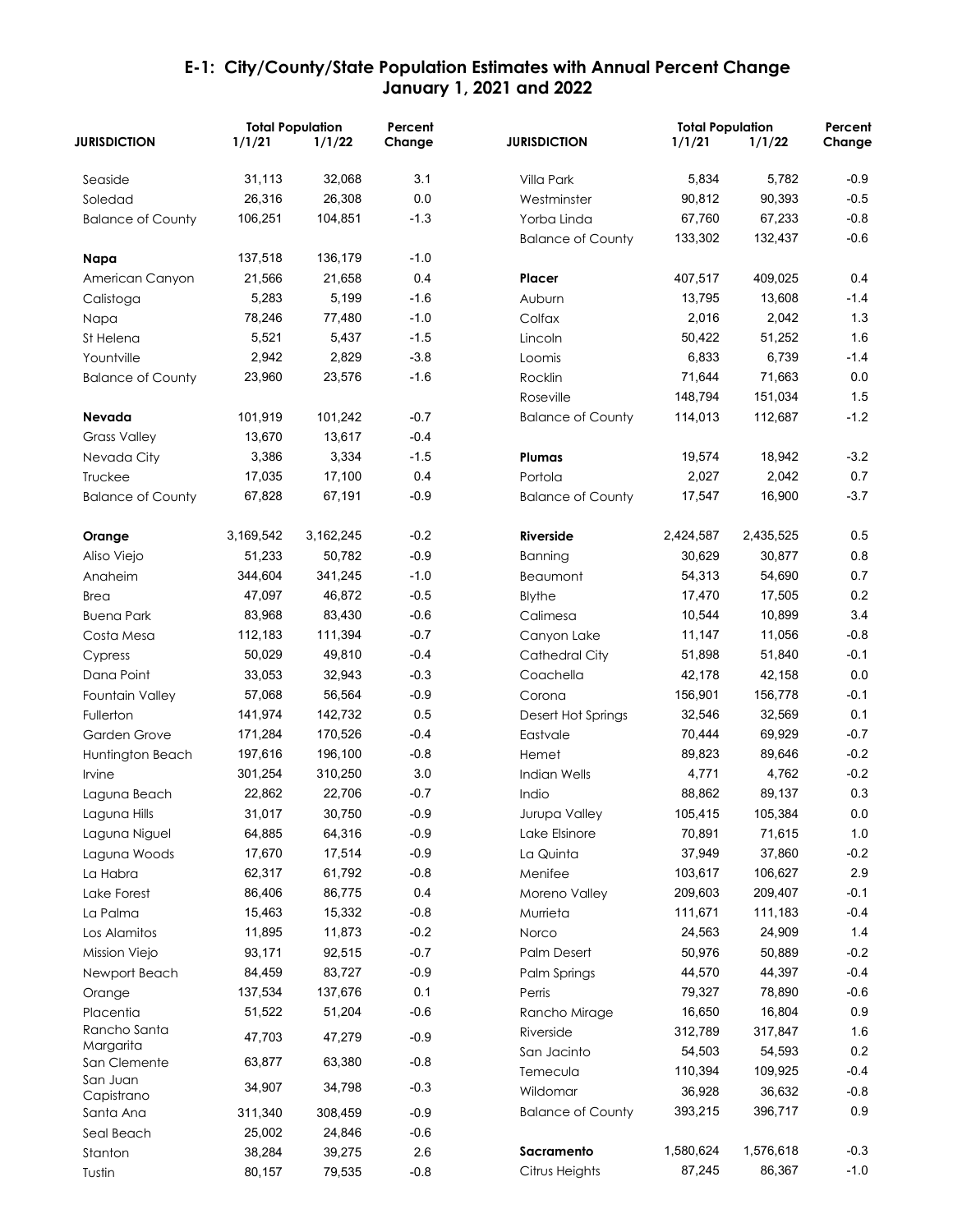|                          |           | <b>Total Population</b> | Percent |                          | <b>Total Population</b> |           | Percent          |
|--------------------------|-----------|-------------------------|---------|--------------------------|-------------------------|-----------|------------------|
| <b>JURISDICTION</b>      | 1/1/21    | 1/1/22                  | Change  | <b>JURISDICTION</b>      | 1/1/21                  | 1/1/22    | Change           |
| <b>Elk Grove</b>         | 176,769   | 176,972                 | 0.1     | Lemon Grove              | 27,422                  | 27,242    | $-0.7$           |
| Folsom                   | 83,075    | 84,592                  | 1.8     | National City            | 61,755                  | 61,471    | $-0.5$           |
| Galt                     | 25,383    | 25,239                  | $-0.6$  | Oceanside                | 173,932                 | 173,048   | $-0.5$           |
| Isleton                  | 790       | 780                     | $-1.3$  | Poway                    | 48,850                  | 48,759    | $-0.2$           |
| Rancho Cordova           | 79,536    | 80,359                  | 1.0     | San Diego                | 1,371,832               | 1,374,790 | 0.2              |
| Sacramento               | 518,322   | 518,037                 | $-0.1$  | San Marcos               | 92,958                  | 93,585    | 0.7              |
| <b>Balance of County</b> | 609,504   | 604,272                 | $-0.9$  | Santee                   | 59,146                  | 59,015    | $-0.2$           |
|                          |           |                         |         | Solana Beach             | 12,909                  | 12,812    | $-0.8$           |
| <b>San Benito</b>        | 64,769    | 65,479                  | 1.1     | Vista                    | 99,536                  | 100,291   | 0.8              |
| Hollister                | 41,919    | 42,554                  | 1.5     | <b>Balance of County</b> | 514,377                 | 513,170   | $-0.2$           |
| San Juan Bautista        | 2,120     | 2,093                   | $-1.3$  |                          |                         |           |                  |
| <b>Balance of County</b> | 20,730    | 20,832                  | 0.5     | <b>San Francisco</b>     | 849,475                 | 842,754   | $-0.8$           |
| San Bernardino           | 2,182,343 | 2,187,665               | 0.2     | San Joaquin              | 782,372                 | 784,298   | 0.2              |
| Adelanto                 | 36,569    | 36,357                  | $-0.6$  | Escalon                  | 7,439                   | 7,362     | $-1.0$           |
| <b>Apple Valley</b>      | 76,160    | 75,628                  | $-0.7$  | Lathrop                  | 29,384                  | 31,331    | 6.6              |
| <b>Barstow</b>           | 25,405    | 25,202                  | $-0.8$  | Lodi                     | 66,145                  | 66,570    | 0.6              |
| <b>Big Bear Lake</b>     | 5,054     | 5,041                   | $-0.3$  | Manteca                  | 84,995                  | 86,859    | 2.2              |
| Chino                    | 89,824    | 91,998                  | 2.4     | Ripon                    | 16,162                  | 15,979    | $-1.1$           |
| Chino Hills              | 78,437    | 77,964                  | $-0.6$  | Stockton                 | 323,884                 | 322,489   | $-0.4$           |
| Colton                   | 53,853    | 53,617                  | $-0.4$  | Tracy                    | 93,624                  | 94,538    | 1.0              |
| Fontana                  | 209,889   | 212,809                 | 1.4     | <b>Balance of County</b> | 160,739                 | 159,170   | $-1.0$           |
| <b>Grand Terrace</b>     | 13,131    | 13,042                  | $-0.7$  |                          |                         |           |                  |
| Hesperia                 | 100,225   | 100,324                 | 0.1     | San Luis Obispo          | 279,710                 | 280,721   | 0.4              |
| Highland                 | 56,915    | 56,546                  | $-0.6$  | Arroyo Grande            | 18,533                  | 18,294    | $-1.3$           |
| Loma Linda               | 25,310    | 25,349                  | 0.2     | Atascadero               | 30,823                  | 30,480    | $-1.1$           |
| Montclair                | 38,052    | 37,846                  | $-0.5$  | El Paso de Robles        | 31,659                  | 31,176    | $-1.5$           |
| <b>Needles</b>           | 4,915     | 4,876                   | $-0.8$  | Grover Beach             | 12,879                  | 12,707    | $-1.3$           |
| Ontario                  | 176,689   | 179,516                 | 1.6     | Morro Bay                | 10,638                  | 10,466    | $-1.6$           |
| Rancho                   |           |                         |         | Pismo Beach              | 8,095                   | 7,981     | $-1.4$           |
| Cucamonga                | 174,484   | 174,476                 | 0.0     | San Luis Obispo          | 47,541                  | 47,653    | 0.2              |
| Redlands                 | 72,933    | 72,585                  | $-0.5$  | <b>Balance of County</b> | 119,542                 | 121,964   | 2.0              |
| Rialto                   | 104,050   | 103,954                 | $-0.1$  |                          |                         |           |                  |
| San Bernardino           | 222,024   | 220,840                 | $-0.5$  | San Mateo                | 751,596                 | 744,662   | $-0.9$           |
| <b>Twentynine Palms</b>  | 27,486    | 27,685                  | 0.7     | Atherton                 | 6,806                   | 6,718     | $-1.3$           |
| Upland                   | 78,891    | 79,139                  | 0.3     | Belmont                  | 27,587                  | 27,203    | $-1.4$           |
| Victorville              | 134,700   | 136,561                 | 1.4     | <b>Brisbane</b>          | 4,789                   | 4,721     | $-1.4$           |
| Yucaipa                  | 54,830    | 54,494                  | $-0.6$  |                          | 30,699                  | 30,283    | $-1.4$           |
| Yucca Valley             | 21,846    | 21,813                  | $-0.2$  | Burlingame               | 1,391                   | 1,370     | $-1.5$           |
| <b>Balance of County</b> | 300,671   | 300,003                 | $-0.2$  | Colma                    | 103,930                 | 102,875   | $-1.0$           |
|                          |           |                         |         | Daly City                |                         |           |                  |
| San Diego                | 3,288,503 | 3,287,306               | 0.0     | East Palo Alto           | 29,423                  | 28,963    | $-1.6$<br>$-0.8$ |
| Carlsbad                 | 115,680   | 115,585                 | $-0.1$  | <b>Foster City</b>       | 33,325                  | 33,056    | $-1.3$           |
| Chula Vista              | 276,922   | 276,785                 | 0.0     | Half Moon Bay            | 11,462                  | 11,308    |                  |
| Coronado                 | 22,611    | 22,277                  | $-1.5$  | Hillsborough             | 11,110                  | 11,018    | $-0.8$           |
| Del Mar                  | 3,957     | 3,929                   | $-0.7$  | Menlo Park               | 33,509                  | 33,034    | $-1.4$           |
| El Cajon                 | 106,447   | 105,638                 | $-0.8$  | Millbrae                 | 22,807                  | 22,512    | $-1.3$           |
| Encinitas                | 61,724    | 61,515                  | $-0.3$  | Pacifica                 | 38,088                  | 37,533    | $-1.5$           |
| Escondido                | 151,389   | 150,679                 | $-0.5$  | Portola Valley           | 4,355                   | 4,289     | $-1.5$           |
| Imperial Beach           | 26,448    | 26,243                  | $-0.8$  | Redwood City             | 81,771                  | 82,344    | 0.7              |
| La Mesa                  | 60,608    | 60,472                  | $-0.2$  | San Bruno                | 43,169                  | 42,656    | $-1.2$           |
|                          |           |                         |         | San Carlos               | 30,207                  | 29,837    | $-1.2$           |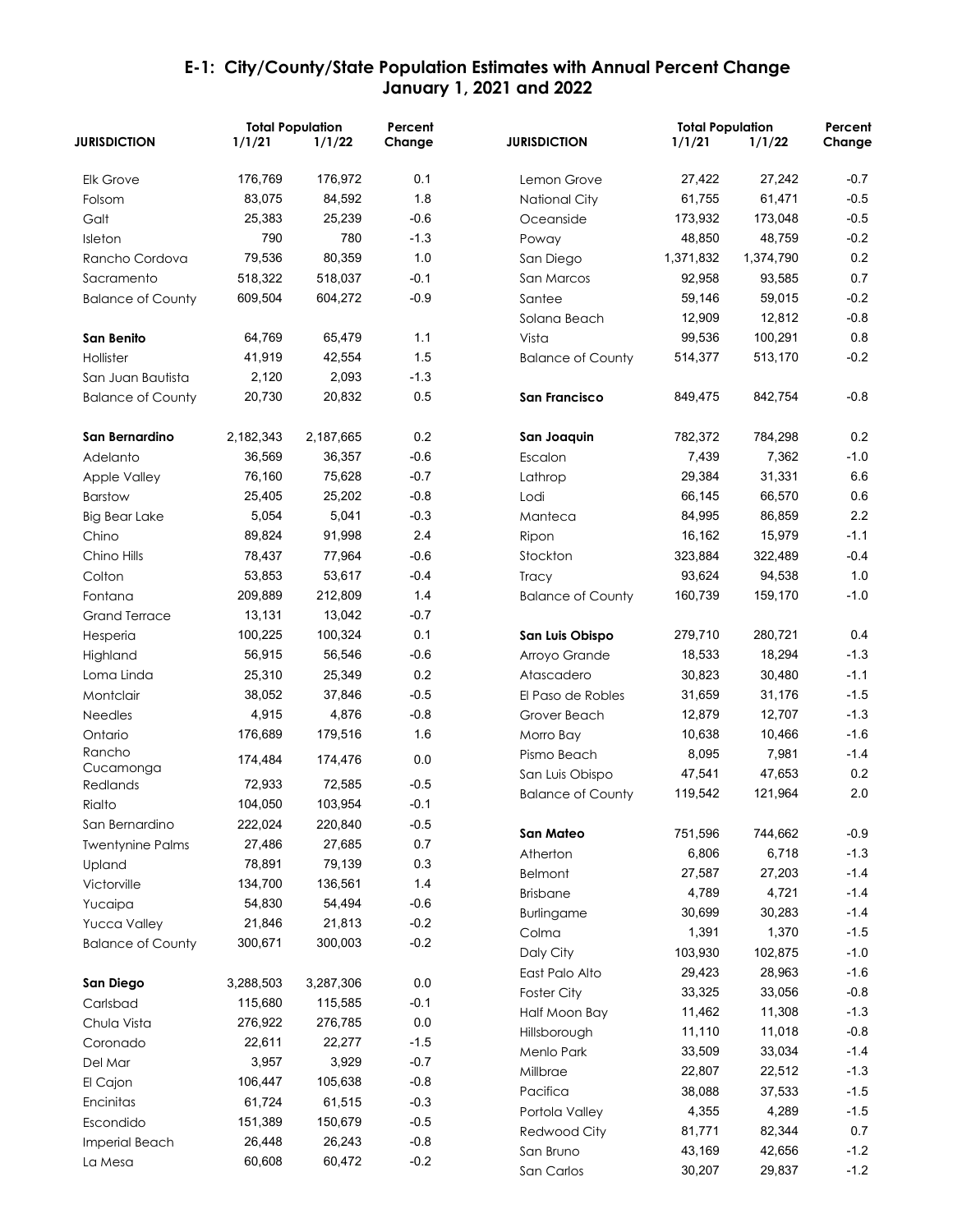|                          | <b>Total Population</b> |           | Percent |                          | <b>Total Population</b> |         | Percent |
|--------------------------|-------------------------|-----------|---------|--------------------------|-------------------------|---------|---------|
| <b>JURISDICTION</b>      | 1/1/21                  | 1/1/22    | Change  | <b>JURISDICTION</b>      | 1/1/21                  | 1/1/22  | Change  |
| San Mateo                | 104,719                 | 103,779   | $-0.9$  | Siskiyou                 | 43,931                  | 43,830  | $-0.2$  |
| South San Francisco      | 65,090                  | 64,492    | $-0.9$  | Dorris                   | 859                     | 847     | $-1.4$  |
| Woodside                 | 5,271                   | 5,212     | $-1.1$  | Dunsmuir                 | 1,705                   | 1,681   | $-1.4$  |
| <b>Balance of County</b> | 62,088                  | 61,459    | $-1.0$  | Etna                     | 684                     | 674     | $-1.5$  |
|                          |                         |           |         | Fort Jones               | 694                     | 684     | $-1.4$  |
| Santa Barbara            | 443,674                 | 445,164   | 0.3     | Montague                 | 1,232                   | 1,215   | $-1.4$  |
| <b>Buellton</b>          | 5,185                   | 5,055     | $-2.5$  | Mount Shasta             | 3,247                   | 3,204   | $-1.3$  |
| Carpinteria              | 13,267                  | 12,963    | $-2.3$  | Tulelake                 | 899                     | 886     | $-1.4$  |
| Goleta                   | 33,315                  | 32,591    | $-2.2$  | Weed                     | 2,826                   | 2,828   | 0.1     |
| Guadalupe                | 8,622                   | 8,544     | $-0.9$  | Yreka                    | 7,777                   | 7,772   | $-0.1$  |
| Lompoc                   | 44,044                  | 43,845    | $-0.5$  | <b>Balance of County</b> | 24,008                  | 24,039  | 0.1     |
| Santa Barbara            | 88,499                  | 86,591    | $-2.2$  |                          |                         |         |         |
| Santa Maria              | 110,969                 | 109,910   | $-1.0$  | Solano                   | 449,964                 | 447,241 | $-0.6$  |
| Solvang                  | 5,858                   | 5,709     | $-2.5$  | Benicia                  | 26,995                  | 26,656  | $-1.3$  |
| <b>Balance of County</b> | 133,915                 | 139,956   | 4.5     | Dixon                    | 19,094                  | 19,083  | $-0.1$  |
|                          |                         |           |         | Fairfield                | 120,421                 | 119,897 | $-0.4$  |
| Santa Clara              | 1,907,693               | 1,894,783 | $-0.7$  | Rio Vista                | 9,961                   | 9,925   | $-0.4$  |
| Campbell                 | 43,086                  | 42,833    | $-0.6$  | Suisun City              | 29,266                  | 28,896  | $-1.3$  |
| Cupertino                | 59,884                  | 59,610    | $-0.5$  | Vacaville                | 101,286                 | 101,257 | 0.0     |
| Gilroy                   | 59,396                  | 59,269    | $-0.2$  | Vallejo                  | 124,410                 | 123,190 | $-1.0$  |
| Los Altos                | 31,651                  | 31,526    | $-0.4$  | <b>Balance of County</b> | 18,531                  | 18,337  | $-1.0$  |
| Los Altos Hills          | 8,414                   | 8,400     | $-0.2$  |                          |                         |         |         |
| Los Gatos                | 33,193                  | 33,062    | $-0.4$  | Sonoma                   | 484,674                 | 482,404 | $-0.5$  |
| Milpitas                 | 80,287                  | 80,839    | 0.7     | Cloverdale               | 9,029                   | 8,905   | $-1.4$  |
| Monte Sereno             | 3,458                   | 3,488     | 0.9     | Cotati                   | 7,512                   | 7,397   | $-1.5$  |
| Morgan Hill              | 46,626                  | 46,451    | $-0.4$  | Healdsburg               | 11,174                  | 11,030  | $-1.3$  |
| Mountain View            | 83,128                  | 83,864    | 0.9     | Petaluma                 | 59,756                  | 58,945  | $-1.4$  |
| Palo Alto                | 67,422                  | 67,473    | 0.1     | <b>Rohnert Park</b>      | 44,287                  | 43,998  | $-0.7$  |
| San Jose                 | 991,144                 | 976,482   | $-1.5$  | Santa Rosa               | 177,396                 | 175,775 | $-0.9$  |
| Santa Clara              | 129,122                 | 130,127   | 0.8     | Sebastopol               | 7,520                   | 7,489   | $-0.4$  |
| Saratoga                 | 30,772                  | 30,667    | $-0.3$  | Sonoma                   | 10,755                  | 10,779  | 0.2     |
| Sunnyvale                | 155,326                 | 156,234   | 0.6     | Windsor                  | 26,134                  | 25,942  | $-0.7$  |
| <b>Balance of County</b> | 84,784                  | 84,458    | $-0.4$  | <b>Balance of County</b> | 131,111                 | 132,144 | 0.8     |
| Santa Cruz               | 266,553                 | 266,564   | 0.0     | Stanislaus               | 551,737                 | 549,466 | $-0.4$  |
| Capitola                 | 10,112                  | 9,794     | $-3.1$  | Ceres                    | 48,762                  | 48,386  | $-0.8$  |
| Santa Cruz               | 57,594                  | 64,075    | 11.3    | Hughson                  | 7,495                   | 7,495   | 0.0     |
| <b>Scotts Valley</b>     | 12,407                  | 12,049    | $-2.9$  | Modesto                  | 218,745                 | 217,880 | $-0.4$  |
| Watsonville              | 52,147                  | 50,669    | $-2.8$  | Newman                   | 12,326                  | 12,244  | $-0.7$  |
| <b>Balance of County</b> | 134,293                 | 129,977   | $-3.2$  | Oakdale                  | 23,110                  | 23,071  | $-0.2$  |
|                          |                         |           |         | Patterson                | 23,839                  | 24,370  | 2.2     |
| Shasta                   | 182,020                 | 180,531   | $-0.8$  | Riverbank                | 24,735                  | 24,583  | $-0.6$  |
| Anderson                 | 11,181                  | 11,088    | $-0.8$  | Turlock                  | 71,734                  | 71,531  | $-0.3$  |
| Redding                  | 93,879                  | 92,963    | $-1.0$  | Waterford                | 8,944                   | 8,872   | $-0.8$  |
| Shasta Lake              | 10,318                  | 10,237    | $-0.8$  | <b>Balance of County</b> | 112,047                 | 111,034 | $-0.9$  |
| <b>Balance of County</b> | 66,642                  | 66,243    | $-0.6$  |                          |                         |         |         |
|                          |                         |           |         | Sutter                   | 98,908                  | 99,145  | 0.2     |
| Sierra                   | 3,225                   | 3,229     | 0.1     | Live Oak                 | 9,191                   | 9,394   | 2.2     |
| Loyalton                 | 737                     | 737       | 0.0     | Yuba City                | 69,614                  | 69,663  | 0.1     |
| <b>Balance of County</b> | 2,488                   | 2,492     | 0.2     | <b>Balance of County</b> | 20,103                  | 20,088  | $-0.1$  |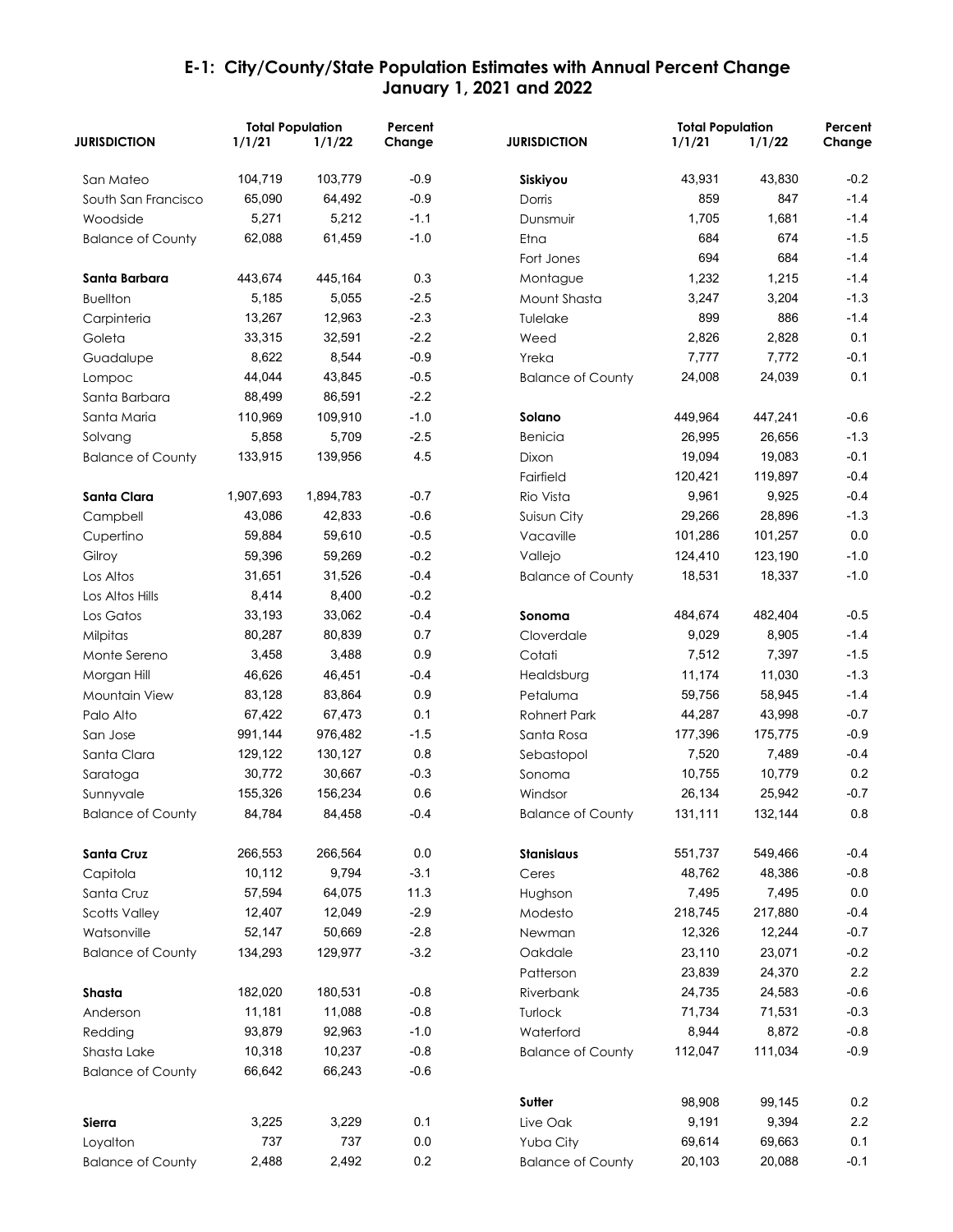|                          | <b>Total Population</b> |         | Percent | <b>Total Population</b> |        | Percent |        |
|--------------------------|-------------------------|---------|---------|-------------------------|--------|---------|--------|
| <b>JURISDICTION</b>      | 1/1/21                  | 1/1/22  | Change  | <b>JURISDICTION</b>     | 1/1/21 | 1/1/22  | Change |
|                          |                         |         |         |                         |        |         |        |
| Tehama                   | 65,374                  | 65,052  | $-0.5$  |                         |        |         |        |
| Corning                  | 8,157                   | 8,100   | $-0.7$  |                         |        |         |        |
| Red Bluff                | 14,698                  | 14,605  | $-0.6$  |                         |        |         |        |
| Tehama                   | 427                     | 424     | $-0.7$  |                         |        |         |        |
| <b>Balance of County</b> | 42,092                  | 41,923  | $-0.4$  |                         |        |         |        |
| <b>Trinity</b>           | 16,050                  | 16,023  | $-0.2$  |                         |        |         |        |
| <b>Tulare</b>            | 474,032                 | 475,014 | 0.2     |                         |        |         |        |
| Dinuba                   | 24,872                  | 25,127  | $1.0$   |                         |        |         |        |
| Exeter                   | 10,305                  | 10,257  | $-0.5$  |                         |        |         |        |
| Farmersville             | 10,308                  | 10,239  | $-0.7$  |                         |        |         |        |
| Lindsay                  | 12,624                  | 12,566  | $-0.5$  |                         |        |         |        |
| Porterville              | 62,515                  | 62,345  | $-0.3$  |                         |        |         |        |
| Tulare                   | 69,229                  | 69,462  | 0.3     |                         |        |         |        |
| Visalia                  | 141,279                 | 142,091 | 0.6     |                         |        |         |        |
| Woodlake                 | 7,513                   | 7,648   | 1.8     |                         |        |         |        |
| <b>Balance of County</b> | 135,387                 | 135,279 | $-0.1$  |                         |        |         |        |
|                          |                         |         |         |                         |        |         |        |
| Tuolumne                 | 54,791                  | 55,291  | 0.9     |                         |        |         |        |
| Sonora                   | 5,121                   | 5,144   | 0.4     |                         |        |         |        |
| <b>Balance of County</b> | 49,670                  | 50,147  | $1.0$   |                         |        |         |        |
|                          |                         |         |         |                         |        |         |        |
| Ventura                  | 840,093                 | 833,652 | $-0.8$  |                         |        |         |        |
| Camarillo                | 70,739                  | 70,171  | $-0.8$  |                         |        |         |        |
| Fillmore                 | 16,681                  | 16,469  | $-1.3$  |                         |        |         |        |
| Moorpark                 | 35,821                  | 35,399  | $-1.2$  |                         |        |         |        |
| Ojai                     | 7,523                   | 7,466   | $-0.8$  |                         |        |         |        |
| Oxnard                   | 200,480                 | 200,050 | $-0.2$  |                         |        |         |        |
| Port Hueneme             | 22,188                  | 21,599  | $-2.7$  |                         |        |         |        |
| San Buenaventura         | 109,821                 | 108,231 | $-1.4$  |                         |        |         |        |
| Santa Paula              | 30,629                  | 30,892  | 0.9     |                         |        |         |        |
| Simi Valley              | 126,478                 | 124,985 | $-1.2$  |                         |        |         |        |
| <b>Thousand Oaks</b>     | 125,995                 | 124,592 | $-1.1$  |                         |        |         |        |
| <b>Balance of County</b> | 93,738                  | 93,798  | 0.1     |                         |        |         |        |
|                          |                         |         |         |                         |        |         |        |
| Yolo                     | 217,237                 | 221,165 | 1.8     |                         |        |         |        |
| Davis                    | 66,687                  | 64,869  | $-2.7$  |                         |        |         |        |
| West Sacramento          | 53,776                  | 52,837  | $-1.7$  |                         |        |         |        |
| Winters                  | 7,399                   | 7,422   | $0.3\,$ |                         |        |         |        |
| Woodland                 | 60,999                  | 60,137  | $-1.4$  |                         |        |         |        |
| <b>Balance of County</b> | 28,376                  | 35,900  | 26.5    |                         |        |         |        |
|                          |                         |         |         |                         |        |         |        |
| Yuba                     | 81,988                  | 82,275  | 0.4     |                         |        |         |        |
| Marysville               | 13,003                  | 12,824  | $-1.4$  |                         |        |         |        |
| Wheatland                | 3,708                   | 3,664   | $-1.2$  |                         |        |         |        |
| <b>Balance of County</b> | 65,277                  | 65,787  | $0.8\,$ |                         |        |         |        |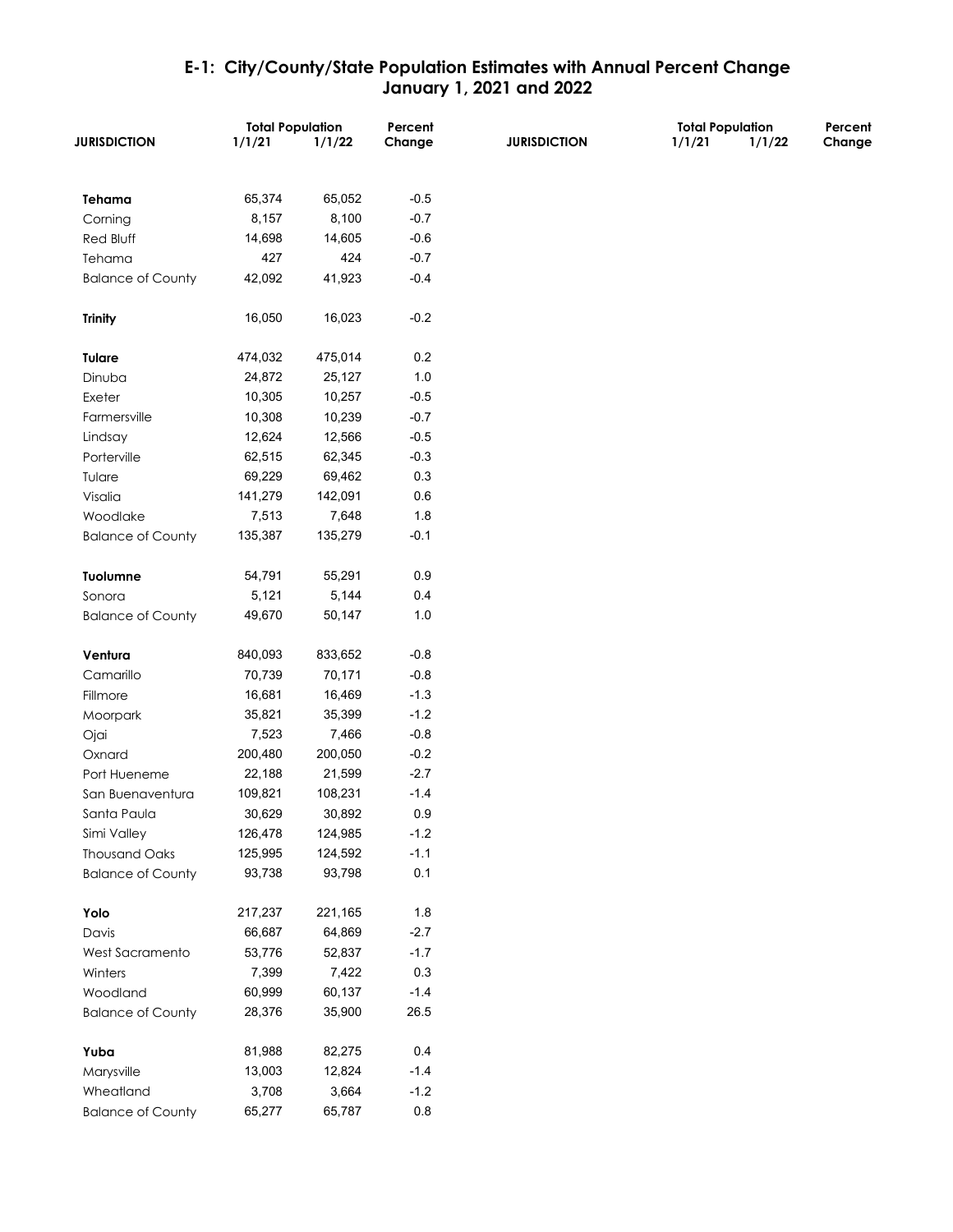# **Top 10 Cities Based on Housing Unit Growth**

# **Total Numeric Housing Unit Growth**

| Rank | City               | <b>County</b> | <b>Total HU</b> |
|------|--------------------|---------------|-----------------|
|      | Los Angeles        | Los Angeles   | 14,493          |
| 2    | San Diego          | San Diego     | 6,378           |
| 3    | San Francisco      | San Francisco | 4,497           |
| 4    | Oakland            | Alameda       | 3,551           |
| 5    | Irvine             | Orange        | 2,775           |
| 6    | <b>Bakersfield</b> | Kern          | 2,209           |
|      | Roseville          | Placer        | 1,892           |
| 8    | Sacramento         | Sacramento    | 1,698           |
| 9    | Fresno             | Fresno        | 1,644           |
| 10   | Fremont            | Alameda       | 1,642           |

# **Numeric Single-Family Housing Unit Growth**

| Rank           | City               | County      | <b>Total HU</b> |
|----------------|--------------------|-------------|-----------------|
|                | <b>Bakersfield</b> | Kern        | 1,544           |
| $\overline{2}$ | Los Angeles        | Los Angeles | 1,500           |
| 3              | Menifee            | Riverside   | 1,425           |
| 4              | Roseville          | Placer      | 1,414           |
| 5              | Irvine             | Orange      | 1,361           |
| 6              | Fresno             | Fresno      | 1,230           |
|                | <b>Clovis</b>      | Fresno      | 1,112           |
| 8              | Sacramento         | Sacramento  | 903             |
| 9              | Ontario            | San Diego   | 862             |
| 10             | Lathrop            | San Joaquin | 821             |

# **Numeric Multi-Family Housing Unit Growth**

| Rank           | <b>City</b>   | County        | <b>Total HU</b> |
|----------------|---------------|---------------|-----------------|
|                | Los Angeles   | Los Angeles   | 12,993          |
| $\overline{2}$ | San Diego     | San Diego     | 5,628           |
| 3              | San Francisco | San Francisco | 4,596           |
| 4              | Oakland       | Alameda       | 3,494           |
| 5              | Fremont       | Alameda       | 1,561           |
| 6              | Irvine        | Orange        | 1,414           |
| 7              | Long Beach    | Los Angeles   | 1,184           |
| 8              | San Jose      | Santa Clara   | 1,091           |
| 9              | Sacramento    | Sacramento    | 795             |
| 10             | Sunnyvale     | Santa Clara   | 686             |